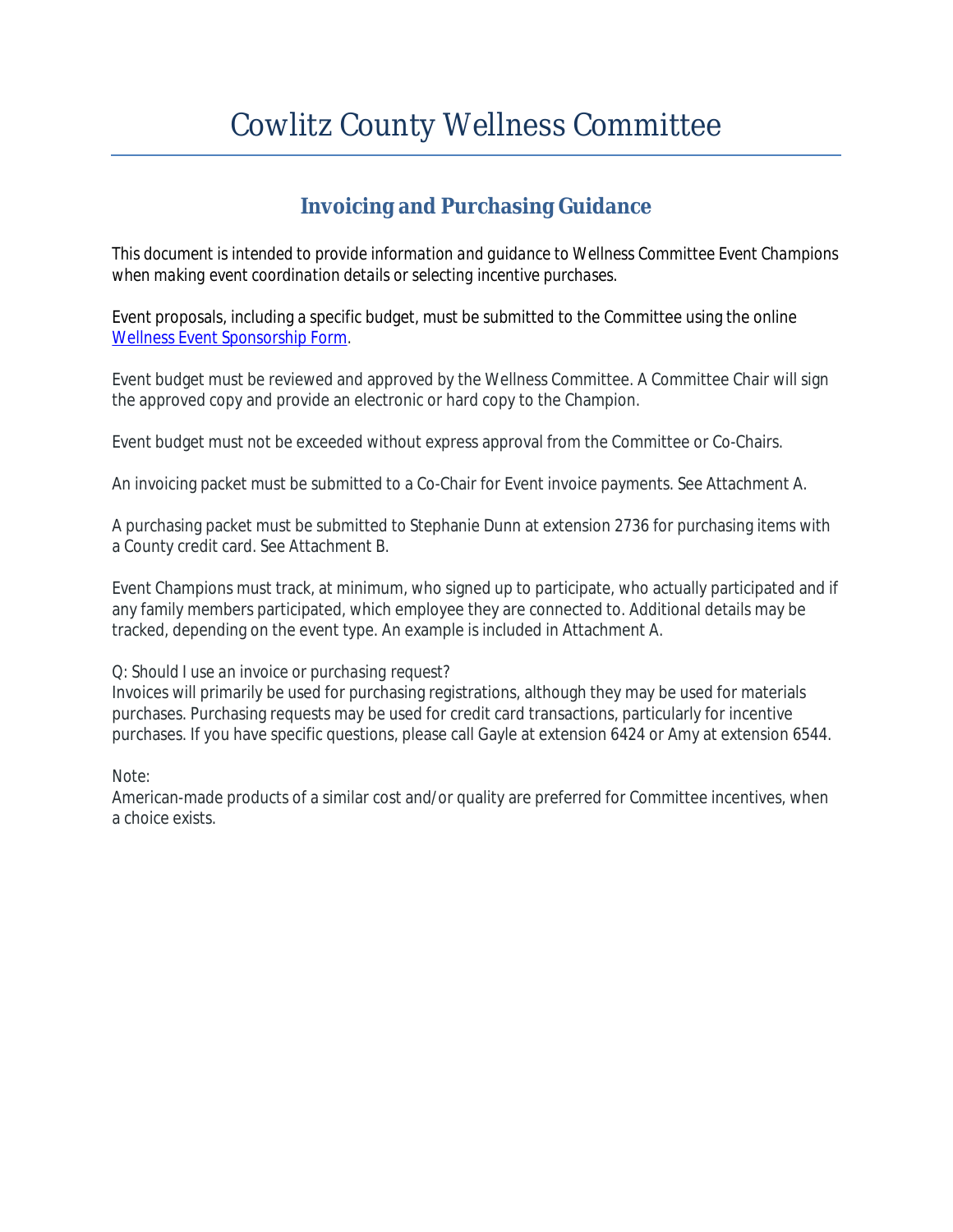## Wellness Event or Item Invoicing

### **Checklist**

#### **Use this form for invoicing or reimbursement.**

Please include the following information, ordered or purchased as displayed.

- $\Box$  Itemized invoice. Includes:
	- o Number of items (such as people registered), cost per each item, total cost.

 $\frac{1}{\sqrt{2}}$  ,  $\frac{1}{\sqrt{2}}$  ,  $\frac{1}{\sqrt{2}}$  ,  $\frac{1}{\sqrt{2}}$  ,  $\frac{1}{\sqrt{2}}$  ,  $\frac{1}{\sqrt{2}}$  ,  $\frac{1}{\sqrt{2}}$  ,  $\frac{1}{\sqrt{2}}$  ,  $\frac{1}{\sqrt{2}}$  ,  $\frac{1}{\sqrt{2}}$  ,  $\frac{1}{\sqrt{2}}$  ,  $\frac{1}{\sqrt{2}}$  ,  $\frac{1}{\sqrt{2}}$  ,  $\frac{1}{\sqrt{2}}$  ,  $\frac{1}{\sqrt{2}}$ 

- o Check payable to
- $\circ$  Mail to:

#### **NOTE: Vendors should be informed that the County pays invoices on the fifteenth and last days of the month.**

- □ Committee approved, signed Wellness Event Sponsorship Form.
- □ Meeting Minutes Date \_\_\_\_\_\_\_\_\_\_\_\_\_\_\_\_\_\_\_\_\_(Do not include actual minutes)
- $\Box$  Event promotional materials.
- $\Box$  Employee/Relative involvement form. This may be submitted after the event has occurred.

Example:

| <b>Employee Name</b> | <b>Family Member(s)</b> | Department   |
|----------------------|-------------------------|--------------|
| John Doe             | Jane Doe                | Public Works |
| Jimmy Dean           | <b>Betty Crocker</b>    | Health       |

#### **Approval**

This submittal is complete to the best of my knowledge and in accordance with the express direction of the Cowlitz County Wellness Committee.

Signed

 $\overline{a}$ 

Committee Co-Chair